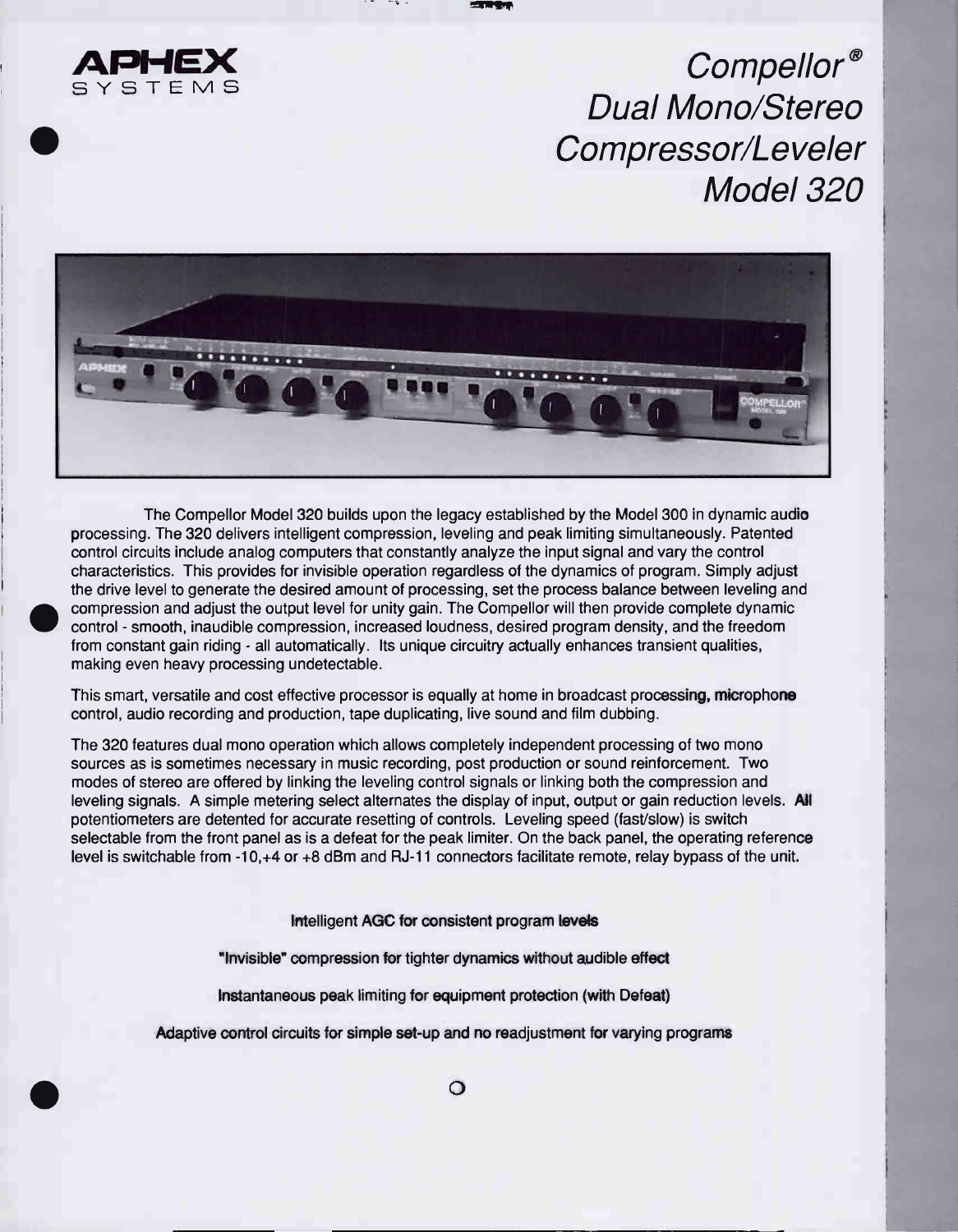# **Aphex Compellor Model 320** AUDIO COMPRESSOR/LEVELER/PEAK LIMITER

The COMPELLOR's simple audio path is composed of a servo-balanced input stage, the world renown Aphex 1001 VGA, and a new, electronically, servo-balanced output stage which can be used balanced or single-ended. The nominal operating level of the COMPELLOR (and OVU on the meter) is rear panel selectable for -10, +4, and +8dBm to match any system.

There are three main detector circuits for compression, leveling and peak limiting.

LEVELING is performed in a manner related to the way the ear perceives loudness over long time intervals. The circuit maintains output level within 1dB for a 20dB input level change. The action is slow enough to have minimal effect on program transients or short term dynamics.

When leveling and compression are used together, the leveler maintains the gain platform so that compression is consistent over varying levels of material, providing a uniquely smooth sounding dynamic compression.

The leveling action is interactive between the two channels when the leveling link button is depressed, one control signal is used to preserve overall balance and stereo imaging.

COMPRESSION is also accomplished over a 20dB range of input levels, with the ratio varying from 1.1:1 to 8:1, the attack and release times derived from, and varying with, the program material. This "soft knee" helps to prevent the "choked" sound usually associated with deep compression. Further program dependent characteristics are imparted by other sections of the COMPELLOR's computer, the DYNAMIC VERIFICATION GATE™ (DVG), and the DYNAMIC RECOVERY COMPUTER™ (DRC).

The DVG monitors short term and long term average levels, compares them, and impedes gain changes when program dynamics might be sacrificed for arbitrary gain reduction. The DVG also prevents gain release during short term program pauses which otherwise would cause "pumping" or "breathing" effects. Vocal material is especially benefited by this feature, sounding natural even when extremely compressed. DVG action is indicated by a front panel LED.

The DRC allows very rapid recovery from gain reduction under certain complex wave conditions. Signals that are high in peak amplitude but low in relative power can cause an increase in compression release rate. Unrequired gain reduction is thus inhibited, preventing loss of transient wavefronts, holes, etc. The sonic benefit is substantial, contributing toward natural, open sound, even when highly compressed.

The PEAK LIMITER provides further dynamic control, holding an absolute ceiling 12dB above the nominal (OVU) level. It may be bypassed using a front panel switch.

The SILENCE GATE detects significant gaps in program material and freezes the processing, preventing noise "swell" or buildup common in other AGC devices, then instantly releases when program resumes.

The STEREO ENHANCE feature does just that. By detecting and matrixing certain stereo information and sending it to the sidechains, STEREO ENHANCE creates a subtle natural widening of the stereo image that is fully mono compatible. It is not a "stereo synthesizer" and it has no effect on mono or center channel material.

COMPELLOR, Dynamic Verification Gate and Dynamic Recovery Computer are trademarks of Aphex Systems Ltd.

#### INFORMATIVE METERING

In the PROGRAM MODE, VU (average) level is shown as a red bar; simultaneously peak level is shown as a green bar above the red! This novel visual presentation of dynamic range can be switched to read input or output, allowing an instant display of changes in peak to average ratio. In the GAIN REDUCTION mode, the meters display compression as a green bar and leveling as a red dot on the same scale, thus showing total gain reduction at a glance.

STEREO ENHANCE switches in a unique detection and matrixing circuit which causes a pleasant widening of the stereo image without affecting non-stereo information. An LED indicates circuit operation.



DRIVE is a DC control that varies the output of the VCA and, thus, the amount of processing. Maximum compression and/or leveling is achieved with the control fully clockwise.

PROCESS BALANCE sets the ratio between compression and leveling depending on the need. A 50/50 balance is most useful, as the leveling keeps the compression constant over varying program levels.

IN/OUT ins A/B compar' is also a fail LED indicate each chann

 $\bullet$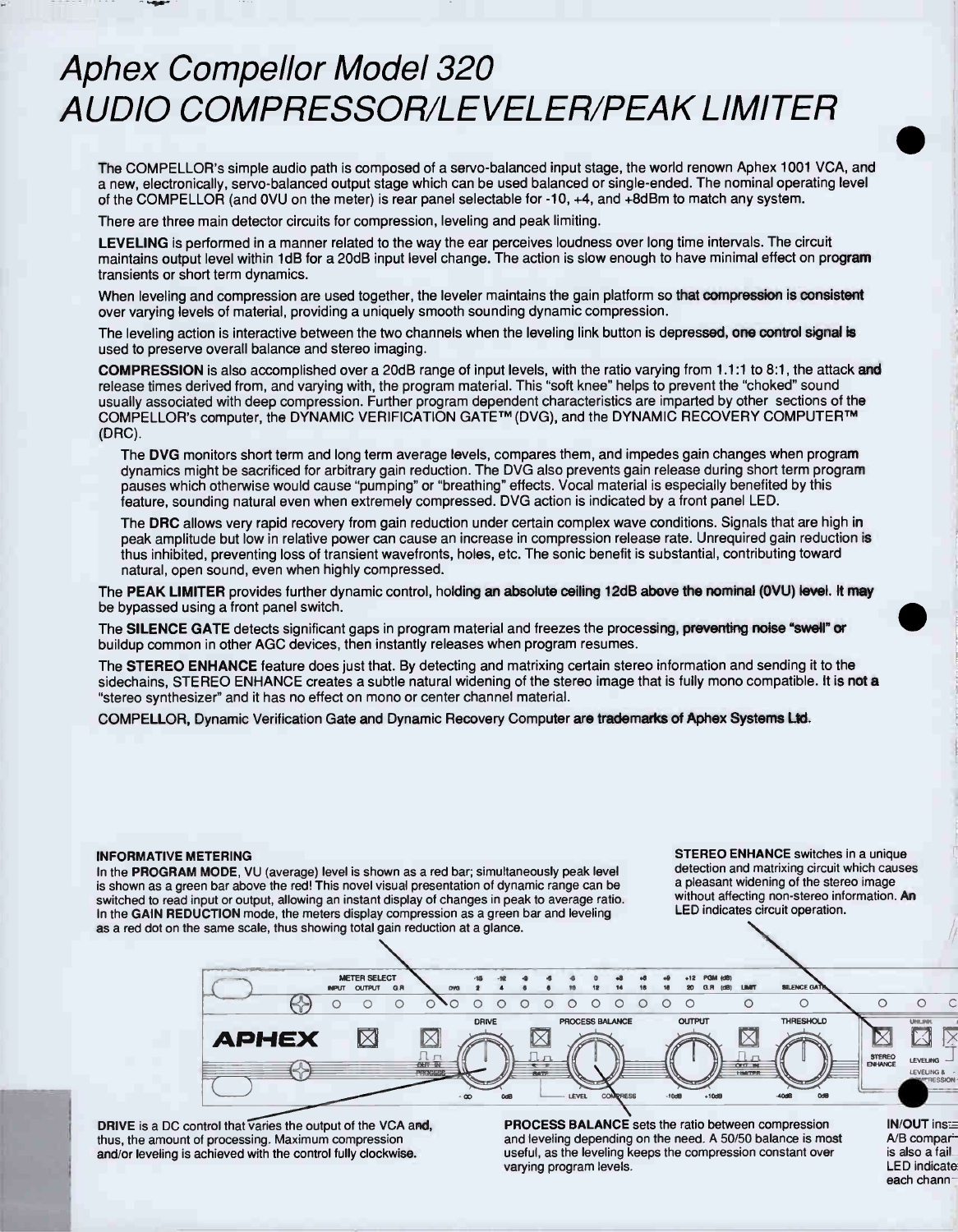#### APPLICATIONS

#### BROADCASTING

process<br>with an<br>Since th In the race for loudness it is quality which usually suffers. When required to work too hard, even the best multi-band processors degrade the audio. By pre-conditioning the signal with the COMPELLOR, the following processor is fed a signal with an optimized dynamic range, thus allowing it to be operated in its "sweet spot" without concern for possible overload. Since the COMPELLOR does not degrade the audio, the total result will be cleaner sound, with equal, or greater, apparent loudness.

A different problem faces classical stations, especially with the newly expanded dynamic range of digital audio. The quieter passages get "lost" in the ambient noise floor, which may, in a moving automobile be higher by more than 30dB. The COMPELLOR can "lift" these passages without changing the dynamic and transient feel, thereby pleasing the audiophile and commuter alike.

Another benefit of the COMPELLOR in the broadcast chain is that fader settings on the console become less critical. The sound of the station will not change from the DJ who loves the sound of the meters pegging to the DJ who is afraid to make them move.

Television broadcasters are often faced with the problem of a large difference of apparent loudness between program material and commercials. With a COMPELLOR, the apparent loudness of the program can be increased, while already heavily compressed commercials go through without further processing. The net result is consistent apparent levels from program to program and from program to commercial.

#### VIDEO/FILM POST PRODUCTION

Matching levels among multiple sources, within a single source and transitions between dialogue is often a job which requires more than one person to ride gain and switch sources at the appropriate times. The COMPELLOR makes the job much simpler.

#### SOUND REINFORCEMENT/SOUND CONTRACTING

Feedback is one of the biggest problems in live sound. Just when the fader on a vocal input is set, the vocalist starts to sing louder. The COMPELLOR, however, can maintain maximum level before feedback.

The COMPELLOR also shines in controlling multiple sources of different levels, such as conferences. The mic levels will all be equal in approximate loudness without changing the character of each individual's voice.

Paging systems can sound louder and clearer without any overload distortion and without increasing amplification.

#### STL/PHONE LINE DRIVER

Maintaining consistent drive levels while controlling peaks is just another way of describing the COMPELLOR. High modulation of the STL can be sustained without concern for overload. Audio level will be kept well above the noise floor of phone lines or STL, again without crashing anything following the COMPELLOR.

#### CARTING/TAPE DUPLICATION

Different audio levels from cart to cart is an all too typical problem. With the COMPELLOR, levels can be easily maintained to assure maximum signal to noise performance without tape saturation. The COMPELLOR is especially useful in assembling tapes from several sources with varying levels onto a single tape.

#### MIC PROCESSING

One of the most difficult signals a processor encounters is the human voice. The COMPELLOR works beautifully on voice by producing a dense, "punchy" sound while retaining dynamic and transient qualities. The apparent level will be consistent without changing the urgency and excitement of a screaming DJ or altering the intimacy of a soft-spoken female voice.



ly takes the COMPELLOR in or out of circuit for n. Sealed relays provide a hardwire bypass which e feedthrough in case of power supply failure. status as a glance (red-in, green-out). One for (remote controllable), RJ-11 connectors.

OUTPUT adjusts the level over a 20dB range to compensate for heavy gain reduction.

PEAK LIMITER DEFEAT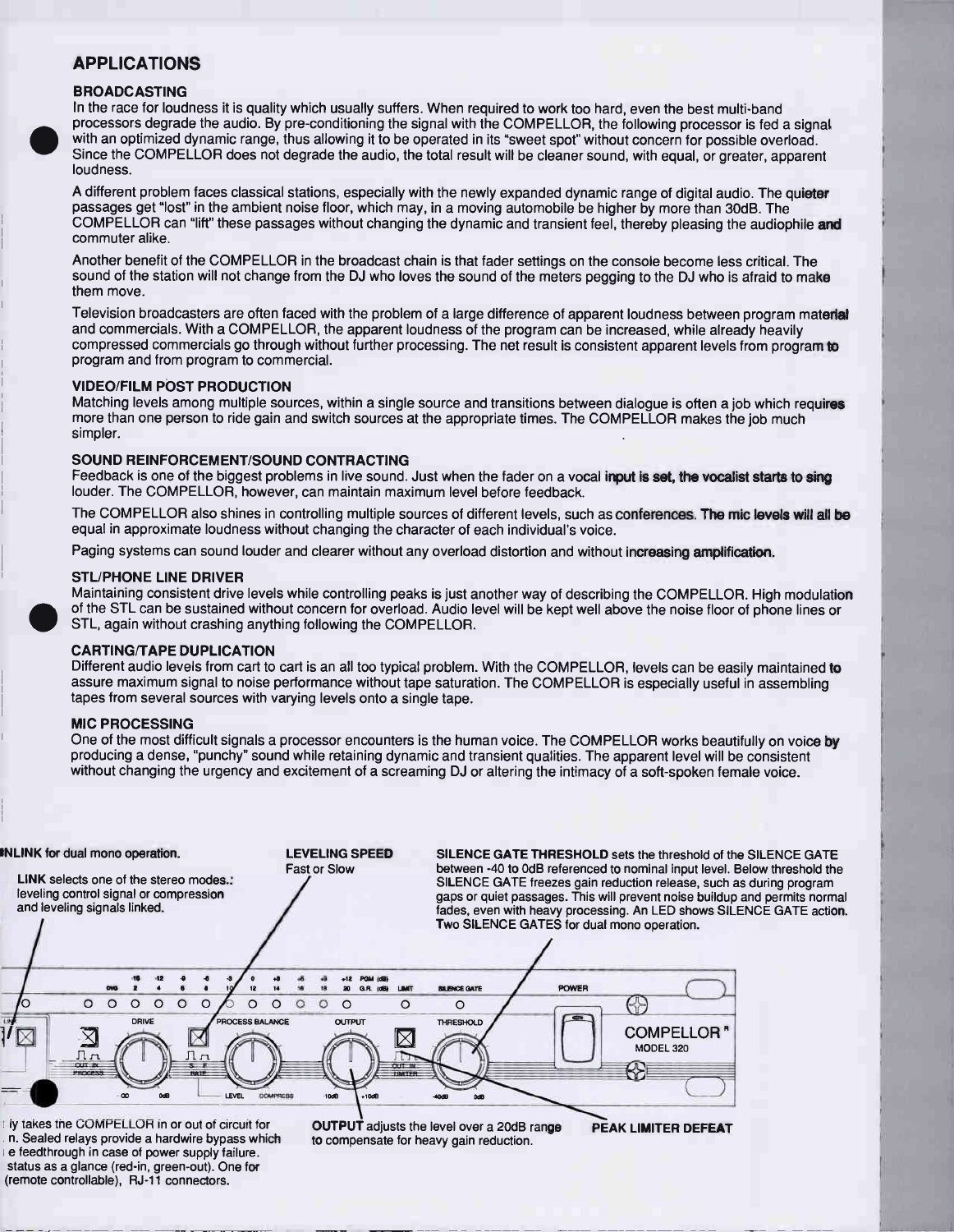

# Compellor® Dual Mono/Stereo Compressor/Leveler Model 320

| <b>AUDIO</b>                                 | <b>INPUT REF</b><br><b>OUTPUT RBF</b><br><b>SELECT</b><br><b>BELECT</b><br><b>AUDIO</b><br>OUTPUT<br>$-8 - 4 10$<br>$-8 - 4 10$ |
|----------------------------------------------|---------------------------------------------------------------------------------------------------------------------------------|
| <b>NPUT</b><br>XLR                           | <b><i>UD BYPABE</i></b><br><b>RIBLAY</b><br>XLR                                                                                 |
| 60<br>O.                                     | <b>BALANCED</b><br>o-<br>ত<br><b>HISTR</b><br>AMP<br>-0<br><b><i>REMET</i></b><br><b>KOAIG</b><br><b>LINE</b><br>o-<br>$\Theta$ |
| $\circ$                                      | DRIVER                                                                                                                          |
|                                              | <b><i>HELICITE</i></b>                                                                                                          |
|                                              | <b>OUTPUT</b>                                                                                                                   |
| SILENCE                                      | LENSIL                                                                                                                          |
| GATE<br><b>THRESHOLD</b>                     | <b>SILENCE GATE</b><br>EITO<br>DETECTOR                                                                                         |
| <b>LIMIT ON</b>                              | <b>PEAK</b><br><b>LIMIT LIND</b>                                                                                                |
|                                              | <b>DETECTOR</b><br><b>AVERAGE</b><br><b>ELBOTRONIC</b><br><b>10 LRIBB</b><br><b>SWITCH</b><br><b>DRIVE</b>                      |
|                                              | RECTIFIER                                                                                                                       |
|                                              | STEREO ENHANCE<br><b>ELECTRONIC</b><br>PEAK<br>10 LBIBB<br>DETECTOR AND<br>DRO<br><b>SIMITCH</b><br><b>DRIVE</b><br>SWITCHING   |
|                                              | METER<br>LID<br><b>SELECT</b><br><b>DISPLAY</b>                                                                                 |
|                                              | <b>SWITCHING</b><br><b>COMPRESSION</b><br><b>SIDECHAIN</b><br><b>BLECTRONIC</b><br>COMPRESSIO                                   |
|                                              | 10 LINES<br><b>SWITCH</b><br><b>ORIVE</b><br>PROCESS                                                                            |
|                                              | <b>BALANCE</b><br>DRIVE<br><b>III.SCTRONIC</b><br><b>LEVIELING</b><br>10 LINES<br><b>DRIVE</b><br><b>SWITCH</b>                 |
|                                              | <b>LEVELING</b><br><b>SIDECHAIN</b>                                                                                             |
|                                              | <b>DVG</b>                                                                                                                      |
|                                              | DVG-LIID<br>LINKING<br><b>COMPELLOR MODEL 320</b><br><b>SWITCHING</b>                                                           |
| <b>VOAI OUTPUT</b>                           | <b>BLOCK DIAGRAM</b>                                                                                                            |
|                                              | <b>OPPORTE CHANNEL</b><br>TO OPPOSITE CHANNEL                                                                                   |
| Specifications                               | (Architects and Engineers Specifications and drawings available on disk.)                                                       |
| <b>INPUT</b><br>Type                         | RF-filtered true instrumentation differential servo balanced                                                                    |
| Input impedance                              | 50k Ohms balanced                                                                                                               |
| Nominal operating level                      | User selectable $0\vee\cup$ = -10, +4, +8dBm<br>$+27$ dBm                                                                       |
| Max input level<br><b>CMRR</b>               | Greater than 60dB                                                                                                               |
| <b>SIDE CHAIN</b>                            |                                                                                                                                 |
| Compression                                  |                                                                                                                                 |
| <b>Attack time</b><br>Release time           | 5-50m Sec<br>200m Sec-1 Sec                                                                                                     |
| Ratio                                        | $1.1:1 - 8:1$                                                                                                                   |
| Threshold<br>Leveling                        | 30dB below nominal level (OVU) with drive full clockwise                                                                        |
| <b>Attack time</b>                           | 2.5 Sec                                                                                                                         |
| Release time                                 | 5 Sec                                                                                                                           |
| Rate<br>Threshold                            | $0.5 - 5dB/Sec$<br>Same as Compression                                                                                          |
| <b>Peak Limiter</b>                          |                                                                                                                                 |
| <b>Attack Time</b><br><b>Release Time</b>    | 1µSec<br>10m Sec                                                                                                                |
| Threshold                                    | 12dB above nominal level (0VU)                                                                                                  |
| Gain reduction element                       | APHEX VCA 1001 Voltage Controlled Attenuator                                                                                    |
| <b>OUTPUT</b>                                |                                                                                                                                 |
| Type<br>Source impedance                     | Electronically balanced transformerless. May be operated balanced or single-ended<br>60 Ohm balanced. 30 Ohm unbalanced         |
| Maximum output                               | +27dBm balanced or +21dBm unbalanced                                                                                            |
| <b>Bandwidth</b>                             | $+0-1$ dB 5Hz-65kHz                                                                                                             |
| Hum and noise<br>Noise refered to max output | unity gain, +4 op level -80dBm<br>$-102$ d $Bm$                                                                                 |
| <b>Dynamic THD</b>                           | 10dB compression, 1kHz, +4 op level, 0.05%; leveling 0.03%                                                                      |
| <b>IMD</b>                                   | 0.03%                                                                                                                           |
| <b>SIZE</b>                                  | 1 3/4"H x 19"W x 10"D                                                                                                           |
| <b>SHIPPING WEIGHT</b>                       | 11 lbs.                                                                                                                         |
| <b>POWER REQUIREMENTS</b>                    | 90-250 VAC, 50-60Hz, 20W. AC input is IEC standard receptacle, voltage select & RF filter                                       |
| <b>OPERATING TEMPERATURE RANGE</b>           | $0-40^\circ C$                                                                                                                  |
| <b>REMOTE LOGIC</b>                          | Short to Ground; RJ-11 Connector, X2                                                                                            |

# **APHEX**

SYSTEMS 11068 Randall Street · Sun Valley, CA 91352 · (818) 767-2929 · FAX (818) 767-2641 Aphex is proudly American...100% owned, engineered and manufactured in the U.S.A.

Aphex is constantly striving to maintain the highest professional standards. As a result of these efforts, modifications may be made from time to time to existing products without prior notice. Specifications and appearance may differ from those listed or shown.

Part No. 02-320-02 Printed in U.S.A.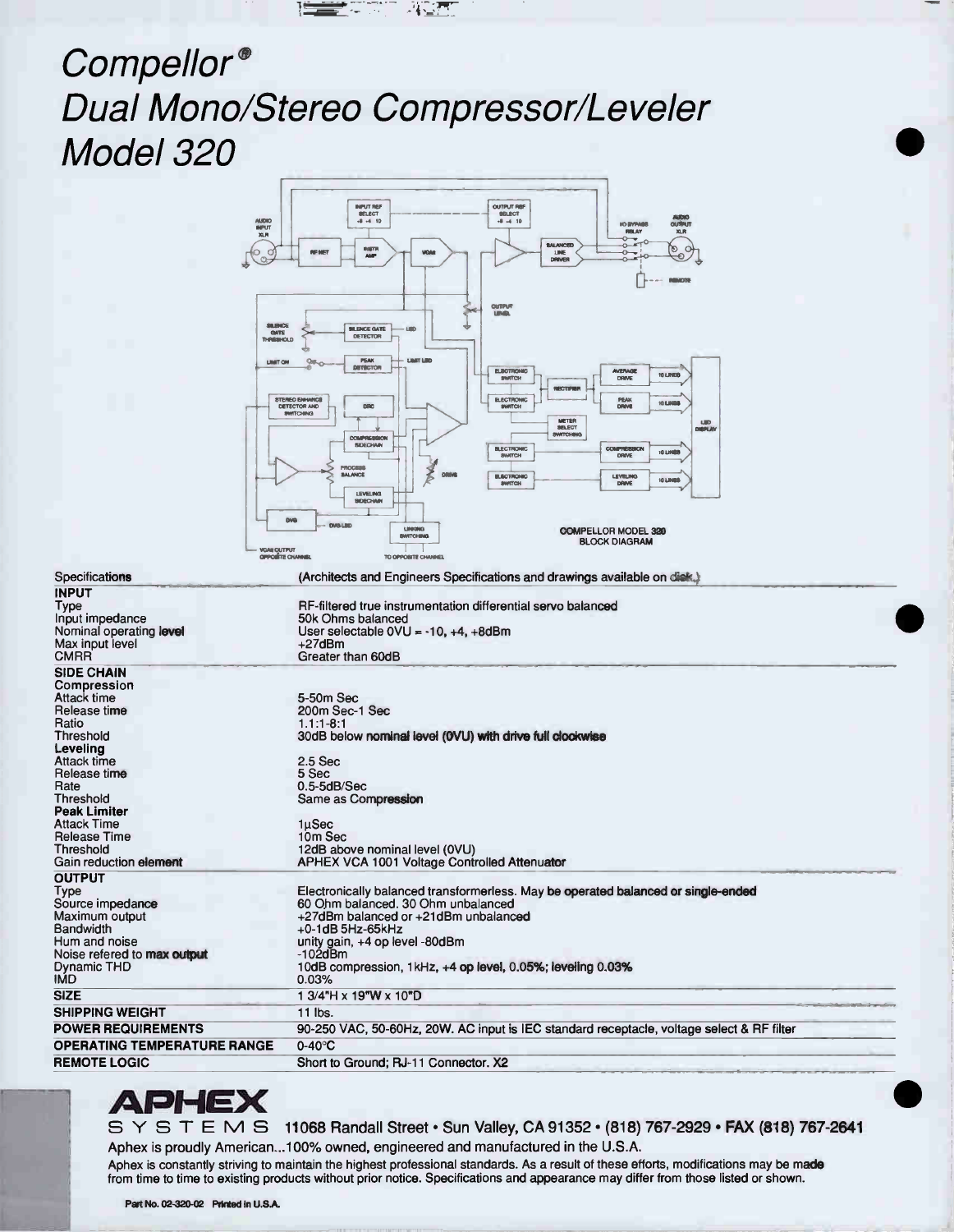

# Products



၀<br>ပ

噗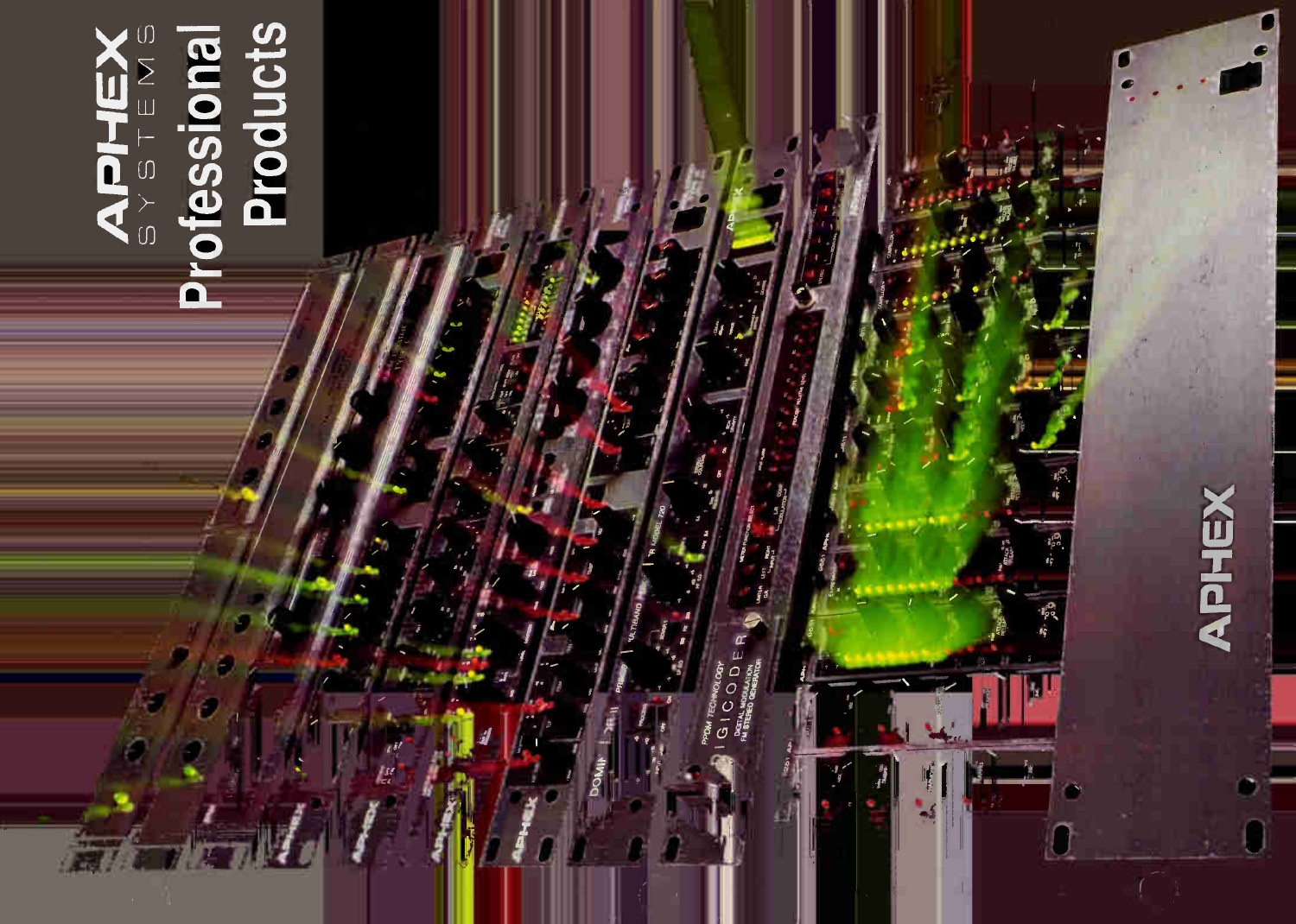### $\Gamma$ ural L $\Lambda$ Ultu $\sigma$ io •

The Aphex Aural Exciter is a patented audio process that will recreate and restore missing harmonics. These harmonics are musically and dynamically related to the original sound. When added, they restore natural brightness, clarity and presence, and can actually increase audio bandwidth. These harmonics are so low in level however, they add little power to the signal. Unlike an equalizer or other "brightness enhancers" which can only boost high frequencies, an Aural Exciter extends the high frequencies. It is a single-ended process that can be applied at any point in the audio chain, and needs no decoding.

## Aural Exciter Applications

- Recording Studio Tracking and Mixdowns
- **E** Sound Reinforcement
- Film & Video
- "On Air" Broadcasting
- AM/FM Broadcasting
- **Tape Duplication**
- **Narrow Format Recording** and Mixing



## Aural Exciter Type Ill Model 250

This fully professional Aural Exciter is loaded with powerful processing features and improved circuitry. Noise and distortion are virtually eliminated in the Type III circuitry. The two modes of noise reduction now make enhancement possible while actually reducing noise from noisy sources.

The "SPR" (Spectral Phase Refractor) function of the Type III is a totally new concept in psychoacoustic enhancement. The "SPR" corrects the bass delay anomaly inherent in the recording process to restore clarity and openness, and significantly increases the apparent bass energy level without adding any amplitude equalization or "bass boost".

The "Drive" control of previous Aural Exciters has been eliminated to make the Type III faster and easier to use. Adjustable Harmonics Mixing of the exact harmonics level desired in now available, making the Type III more flexible and easier to use.

NULL FILL is a new and useful tuning adjustment introduced for the first time with the Aural Exciter Type II. The addition of NULL FILL to the PEAKING and TUNE controls gives the Type HI more power and flexibility to enhance all types of audio sources.

Additional features of the Aural Exciter Type III include: Servo Balanced I/O to XLR-Type Connectors; Aphex VCA 1001; I/O Levels from +4dBm to -10dBv, balanced or unbalanced operation automatically; RF Filtered AC Power Input; Remote Controllable Bypass Relay.



## Aural Exciter Type  $C^2$  with BIG BOTTOM<sup>TM</sup> Model 104

The NEW Aural Exciter Type embodies the next technological leap in enhancement processing, with two processing types to allow the user to enhance both ends of the spectrum. The Aural Exciter portion utilizes the same psychoacoustic principals of the

professional Type III in an all new circuit that's virtually noise free! Harmonics setting is simplified with a switch for normal and high enhancement drive. BIG BOTTOM is the revolutionary new bass enhancer that dramatically increases bass presence, density and loudness without vastly increasing peak amplitude or generating subharmonics; both potentially damaging to speakers. The Type C` features 1/4" phone jacks for audio interface and can be operated at  $-10$  and  $+4$ .



## Modular Aural Exciters Models 519B, 520C

Models 519B and 520C Aural Exciters are plug-in modules that fit TOA 900, University (Raymer) 9000, Gemco and Peavy MA Series power amplifiers. The 519B or 520C installs in one input module space in the rear of the amplifier, taking its power from the amplifier. Both models feature a jumper selectable Bass Boost for  $0, +6$  or  $+12$  dB boost.

The 519B connects to the amplifier's preamp OUT and amp IN jacks on the rear with standard phono type cords, and processes the entire amplifier output.

The 520C is a single channel muting input card. Its RCA type phono jack takes any line level unbalanced. input. The operating level may be selected for -10dBv or +4dBm.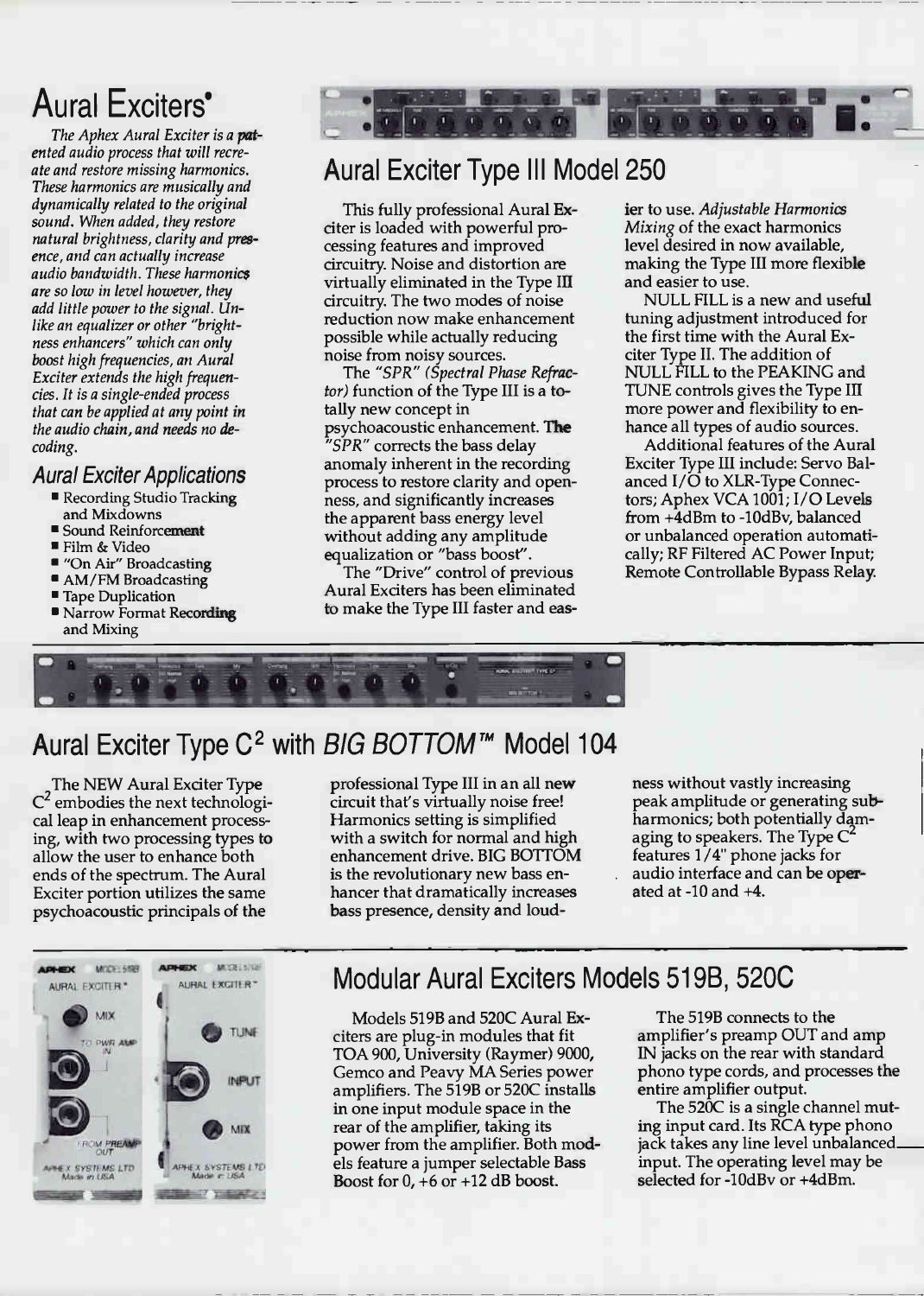# **Modular Processing** System 9000 Series



The Aphex Modular System was designed to provide all the processing power of several of our most popular products in a space saving size. All feature our Servo-Balanced inputs and outputs. Currently the following products are available as single channel modules:

Aural Exciter Model 9251 - the signal enhancer that increases intelligibility, presence, clarity, and detail.

Compellor Model 9301 - the "intelligent" compressor/leveler that controls levels as if a mixer were riding faders.

Expander/Gate Model 9611 simply the world's finest gate, no one ever met our \$10,000 challenge to find a better one!

Expressor Model 9651 - a full featured compressor/limiter that lets you tailor the sound your way.

NEW! Dominator II Model 9721 (not pictured) - the "ultimate" peak limiter, the Dominator's unique layout combines multiband limiting with a peak clipper for absolute peak control without spectral gain

intermodulation. The 9721 features adjustable density and a limiter threshold adjustable in 1dB steps over a 22dB range. Switchable onboard pre/de-emphasis for broadcast applications.

•

NEW! Parametric Equalizer Model 9901 - three overlapping bands of fully parametric equalization, each with 15dB boost or cut. Peak or shelf filter shapes on each band (an Aphex first) allows for even greater tonal possibilities! Output clip LED indicator.

Model 9000R is the basic building block of the Aphex Modular Rack System. It can hold 11 Aphex or dbx® compatible modules.

Model 9000PS is a heavy duty power supply designed to provide clean power to the Model 9000R Modular System Rack, providing ±15V @3A for the modules. The Model 9001PS is designed for the Model 9000R when it uses a combination of Aphex and dbx 900 Series modules. The 9001PS provides both  $\pm 15V$  @3A and  $\pm 24V$  $@1.5A.$ 

ELECTRONIC INDUSTRIES, INC. 19 EAST IRVING AVENUE, P.O. BOX 266 OSHKOSH, WISCONSIN 54902 (414) 235-89301722-6604/739-8900/FAX 235-4233 IN STATE WATS 1-800-445-0222 OUT OF STATE WATS 1-800-5584222



SYSTEMS 11068 Randall Street • Sun Valley, CA 91352 • (818) 767-2929 • FAX (818) 767-2641 Aphex is proudly American...100% owned, engineered and manufactured in the U.S.A.

Aphex, Aural Exciter and Compellor are registered trademarks of Aphex Systems Ltd.; Dominator and Expressor are trademarks of Aphex Systems. dbx® is a registered trademark of Carillon Electronics Corporation.

Aural Exciter is covered by U. S. Patent No. 4,150,253. Foreign patents issued. Patents issued and pending for Compellor, Dominator and Expressor.

All Aphex products are ETL listed or in the process of being listed.

Aphex is constantly striving to maintain the highest professional standards. As a result of these efforts, modifications may be made from time to time to existing products without prior notice. Specifications and appearance may differ from those listed or shown. SF-P592 Printed in U.S.A.

 $\bullet$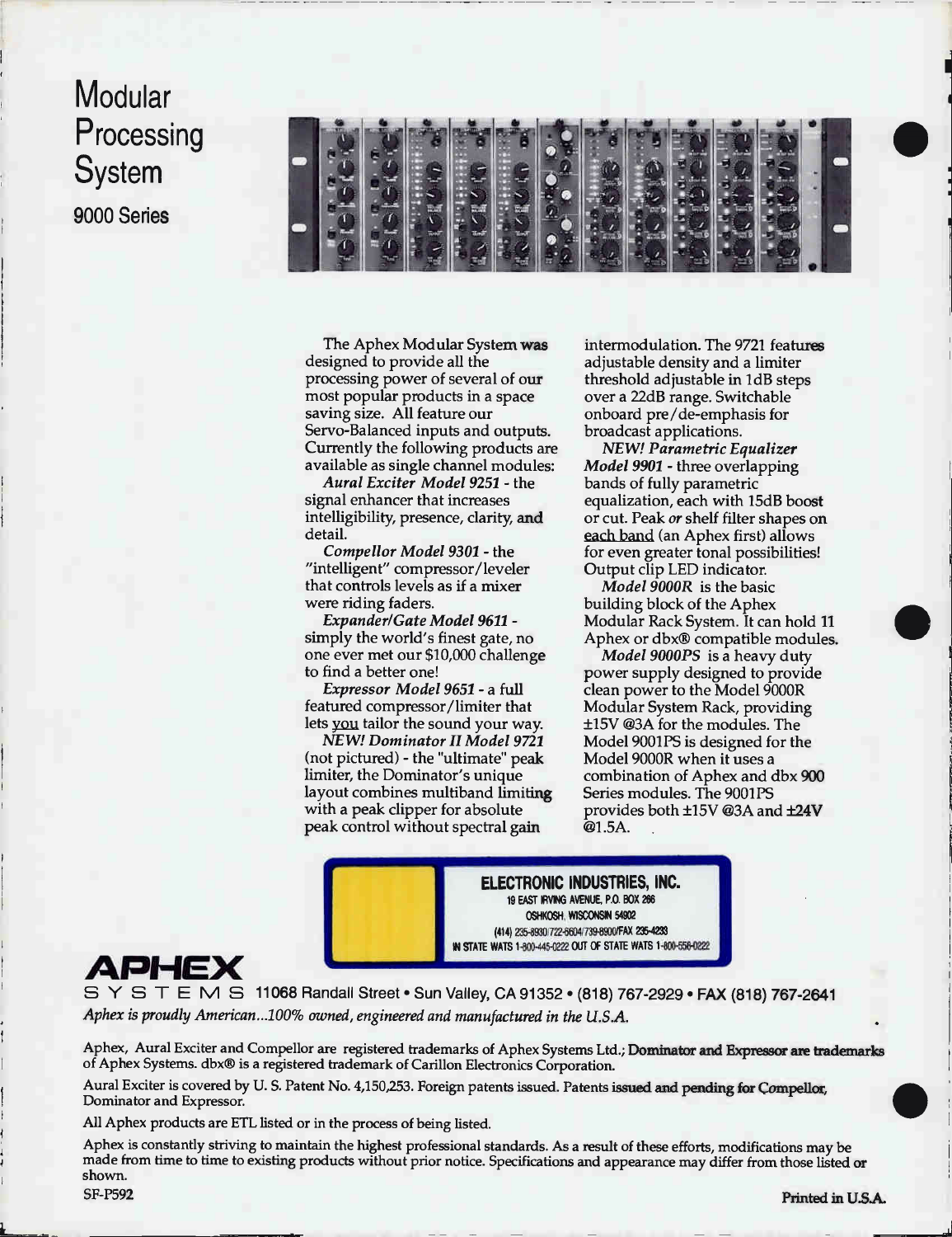## **Compellor** Compressor/Leveler/ Limiter

Model 320 (Dual Mono/Stereo) Model 301 (Mono) Model 303 (Mono with Aural Exciter)

The Compellor is the world's most acclaimed audio level processor. Its completely transparent audio path is comprised of servo-balanced transformerless inputs and outputs terminated to XLR-type jacks, and the Aphex VCA 1001.

The Compellor has two "Brains" - the Dynamic Verification Gate (DVG) and the Dynamic Release Computer (DRC). These "Brains" control the attack and release characteristics of the leveler and the compressor based upon the texture of the input. This allows the Compellor to be set once ... even if the input changes between rock, classical, jazz, voice and back again.

The user simply decides how much the lowest level signal will be brought up and the proportion of leveling to compression, and trims the output for unity gain.

The result sounds as if someone is riding faders extremely well. There is no change in the sound quality only level correction - automatic and seamless.

## **Applications**

Broadcasting — The Compellor will provide a clean "consistent sound when used as a pre-processor. Fader settings are less critical, the sound of the station will not change from DJ to DJ. For TV, level changes between programs and commercials will be smoothed out without affecting the audio quality.

Production - It is almost impossible to get an "effect" or "coloration" from the Compellor. It achieves perfect uncolored level control for any particular track and is excellent for processing a total mix to maintain consistency and loudness.

Sound Reinforcement — The Compellor can maintain maximum level before feedback no matter how loud the soloist gets. In conference systems, the Compellor will keep all speakers in equal approximate loudness without changing the character of each individual's voice. Paging systems can sound louder and deaner without any overload distortion.

Film Dubbing - The Compellor makes matching levels between multiple sources and within a single source a simple job. It is especially effective on optical sound tracks which are very sensitive to any peak overload.

Cable TV Systems - By using a Compellor for each channel on the system, viewers will receive consistent levels when changing channels. It also "levels" out overprocessed spots thus eliminating subscriber complaints.

STL/Phone Line Driver — With the Compellor, high modulation of the STL can be easily maintained without concern for overload. Audio level will be kept well above the noise floor of phone lines or STL without crashing anything following the Compellor.

1Z".1

**A'O''''' 'A'A'** 

Carting/Tape Duplication — The Compellor is especially useful in assembling tapes from several sources with varying levels onto a single tape. It assures maximum signal-to-noise performance without

any tape saturation.<br>MIC *Processing* — The Compellor works beautifully on voice by producing a consistent sound while retaining dynamic and transient qualities. The apparent level will be consistent without changing the urgency and excitement of a DJ or altering the intimacy of a soft-spoken voice.

## FEATURES: Model 320

- Dual Mono/Stereo
- Detented Controls
- Remote Relay Bypass
- Front Panel Defeatable Peak Limiter
- Selectable Leveling Speed
- **Two Stereo Link Modes**
- **Operating Level Selectable at** -10dBv, +4dBm or +8dBm

## **Expressor** Compressor/Limiter

Model 651 (Single Channel)

•



The "sound" you were looking for, but could not find! "Punch, slap, fat, pump or squeeze" ... now you can get it fast ... get it clean with fully adjustable controls and unparalleled audio performance. The exclusive high frequency expander (HFX) allows higher ratios without the "dullness" of other wideband devices. "SPR"

restores bass clarity and punch without any increase in amplitude. Servo-balanced input and output on XLR-type connectors allow use in any audio environment. Side Chain patch point  $(14''$  connector); two units linkable for stereo operation.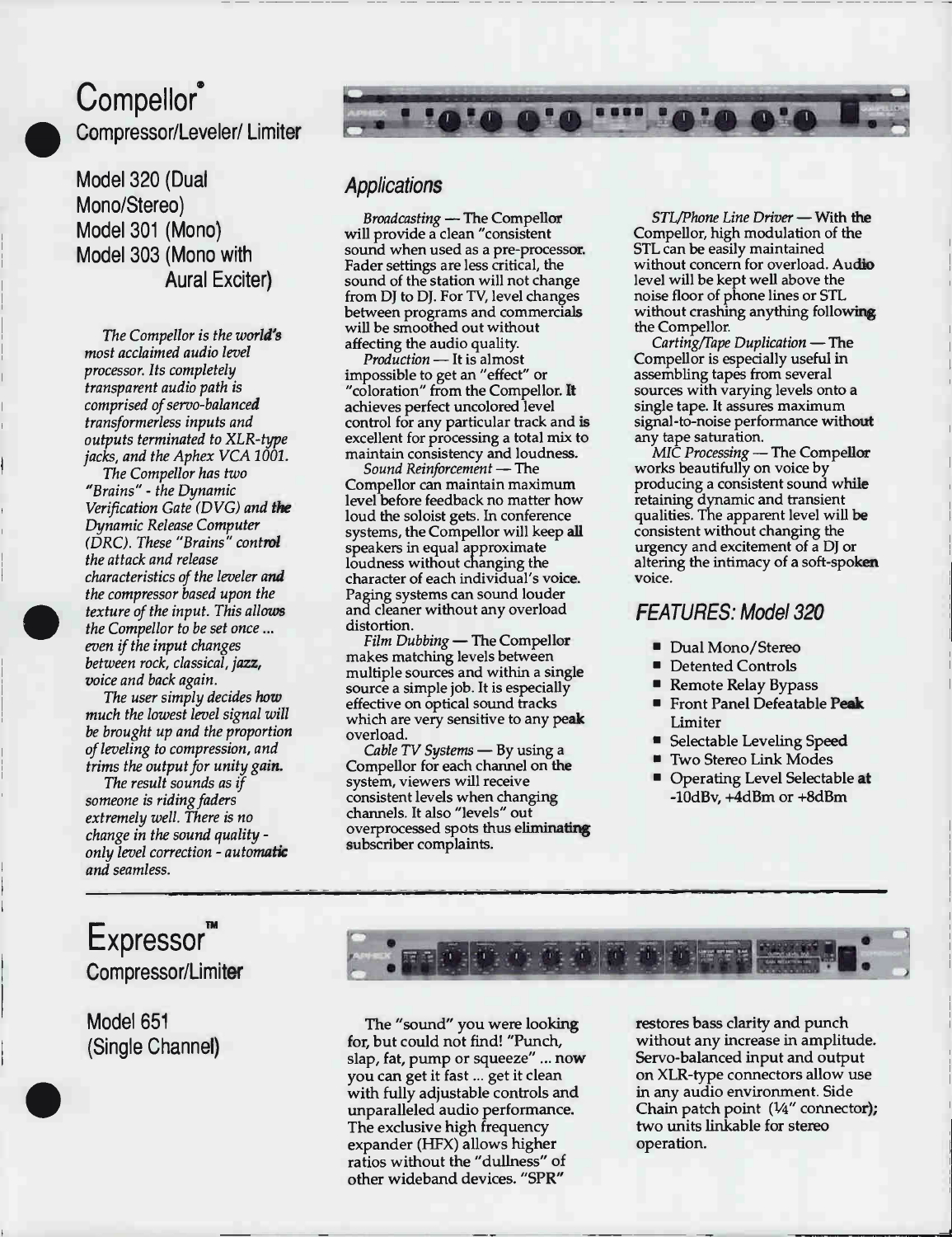## Dominator II<sup>™</sup> Multiband Precision Peak Processor Model 720 Model 723

The Dominator II is a stereo (dual channel linked) multiband peak limiter with zero overshoot. Once the PEAK CEILING is set, there is no higher amplitude in the output. Awareness of headroom limitations and the price of exceeding those limitations is important for any audio application and critical for most (especially digital). The Dominator II allows the user to work confidently, creatively and quickly by freeing the user from the fear of "crashing".

In addition to providing peak protection, the Dominator II may be used to gain greater loudness. Compared to conventional limiters, the Dominator II will provide at least 3 to 6dB greater loudness with higher sound quality.

Achieving this "brick-wall" result and loudness while retaining complete fidelity is the art and science of the Dominator II.

## **Applications**

Because of its function and performance, the Dominator II has applications in almost all audio fields such as:

- **Broadcasting—Production** and Transmission for AM,FM,TV
- **Satellite and STL Uplink**
- Recording
- Sampling
- Mixing
- Mastering—CD, Film, Analog Disk
- Sound Reinforcement
- Location Recording
- Video Post-Production
- **Tape Duplication**

Model 720 is designed for applications in which the frequency response is flat recording, mixing, mastering, sampling, sound reinforcement and certain broadcast applications.

Model 723 is designed for applications in which the frequency response must follow a pre-emphasis curve (either 50 or 75 microsecond) - broadcasting, satellite and STL uplink.

## **Features**

1-第一章 毫耳德

- **104dB Dynamic Range** (5-times better than digital)
- **Servo-Balanced** Transformerless Inputs and Outputs terminated to XLR-type jacks
- Relay Bypass, Remote **Controllable**
- Detented Potentiometers
- **Peak Protection without** Pumping or Spectral Gain Intermodulation
- Peak Ceiling Trimmable in 0.2dB Steps over a 34dB Range
- Adjustable Density (Relative Crest Height)
- Switchable Crossover Frequencies

## Two-Channel Expander/Gate Model 612



The Model 612 is a true dual channel expander using downward expansion with a variable ratio (1.2:1 to 30:1), thus allowing an infinite variety of dynamics control which are impossible with a gate. High and Low pass filters on the KEY input allow frequency selected gating. With high ratio, the Model 612 becomes the world's finest gate. It is also a ducker, allowing a key input to lower (duck) the level of the audio input.

The "heart" of the Expander/Gate is the Aphex VCA 1001 which will not "click" regardless of attack or release time! Attack time as low as 4 microseconds (wavefront dependent). Absolute stability, prevents settings from wandering.

XLR-type Servo-Balanced I/O means foolproof installing with balanced or unbalanced systems.